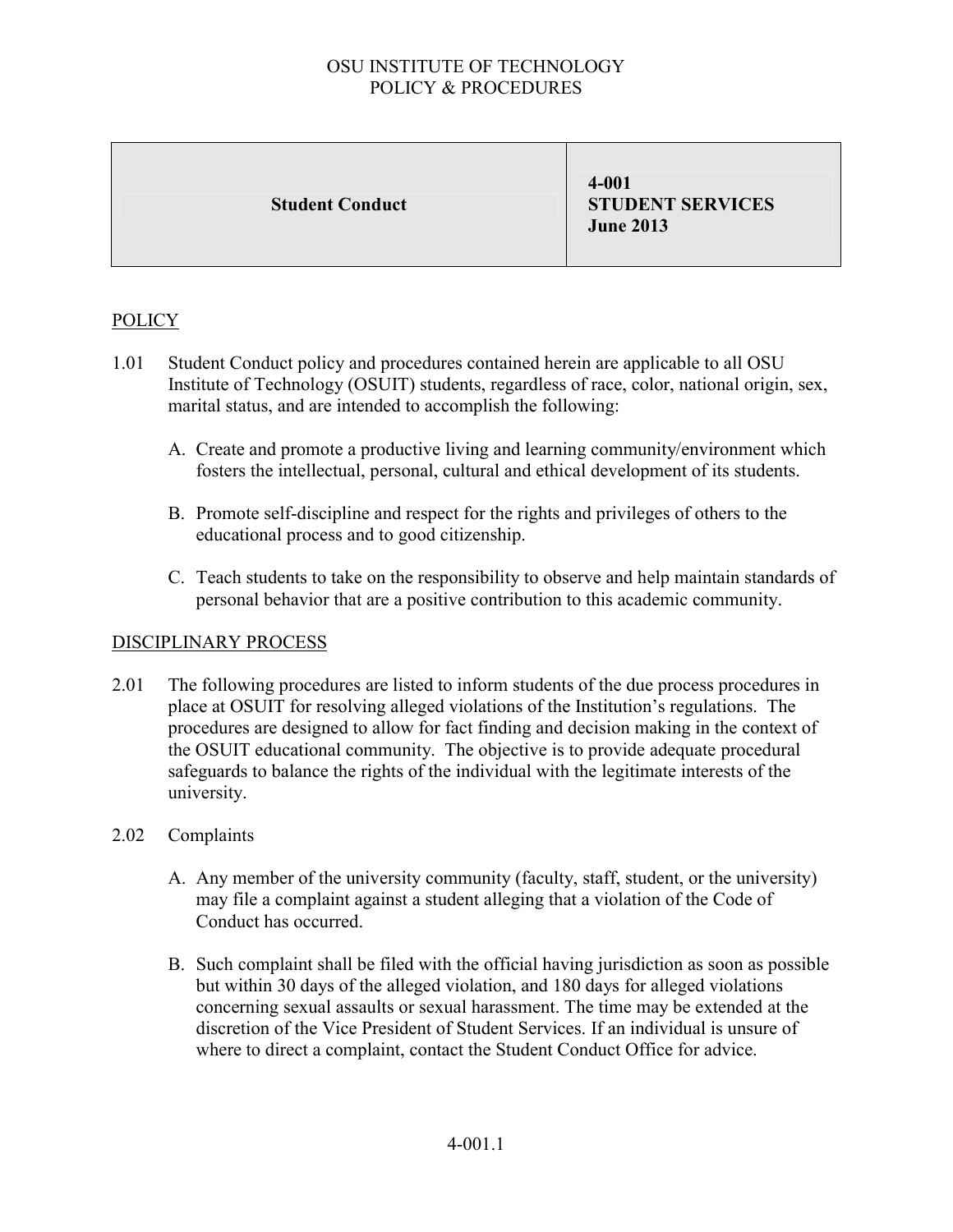- C. The complaint must be submitted in writing and signed by the complainant(s). Included must be the date, time, place, name(s) of person(s) involved and sufficient detail to make a determination of whether disciplinary action may be warranted.
- D. Name(s) of witness(es) should be included.

#### 2.03 Evidentiary Standards

The official having jurisdiction will be responsible for compiling sufficient information/evidence to substantiate the charge(s). The evidence must support a determination that it is "more likely than not" that a violation of the Code of Conduct occurred for cases in which the potential sanction is less than expulsion. If expulsion is a possible sanction, the standard of proof shall be that of "clear and convincing evidence". Hearsay evidence and personal testimony may be considered and will be weighed accordingly.

2.04 Disposition of Charges

Alleged violations of university regulations are resolved through an informal or formal hearing process with a Student Conduct Officer. If the Residential Life Conduct Officer believes that suspension or expulsion from OSUIT is a possibility, the student will be referred to the Student Conduct Office where the formal hearing procedures will be explained to the student.

- 2.05 Formal and Informal Hearings
	- A. Upon determination that sufficient evidence exists to believe that a violation of the Code of Conduct may have occurred, the Student Conduct Officer with jurisdiction will notify the student in writing of the alleged charges against him/her. The written notice will be hand delivered directly to the student or mailed to the student's local address as filed in the Registrar's Office. Students are responsible for providing and maintaining a current local address to the Registrar's Office.
	- B. At the formal or informal hearing the student will be provided with the following:
		- 1. An explanation of the allegations which have been made;
		- 2. A summary of the facts and information which substantiate the allegations;
		- 3. The opportunity to reflect upon and give his/her account of the incident or circumstances involved with the allegation(s);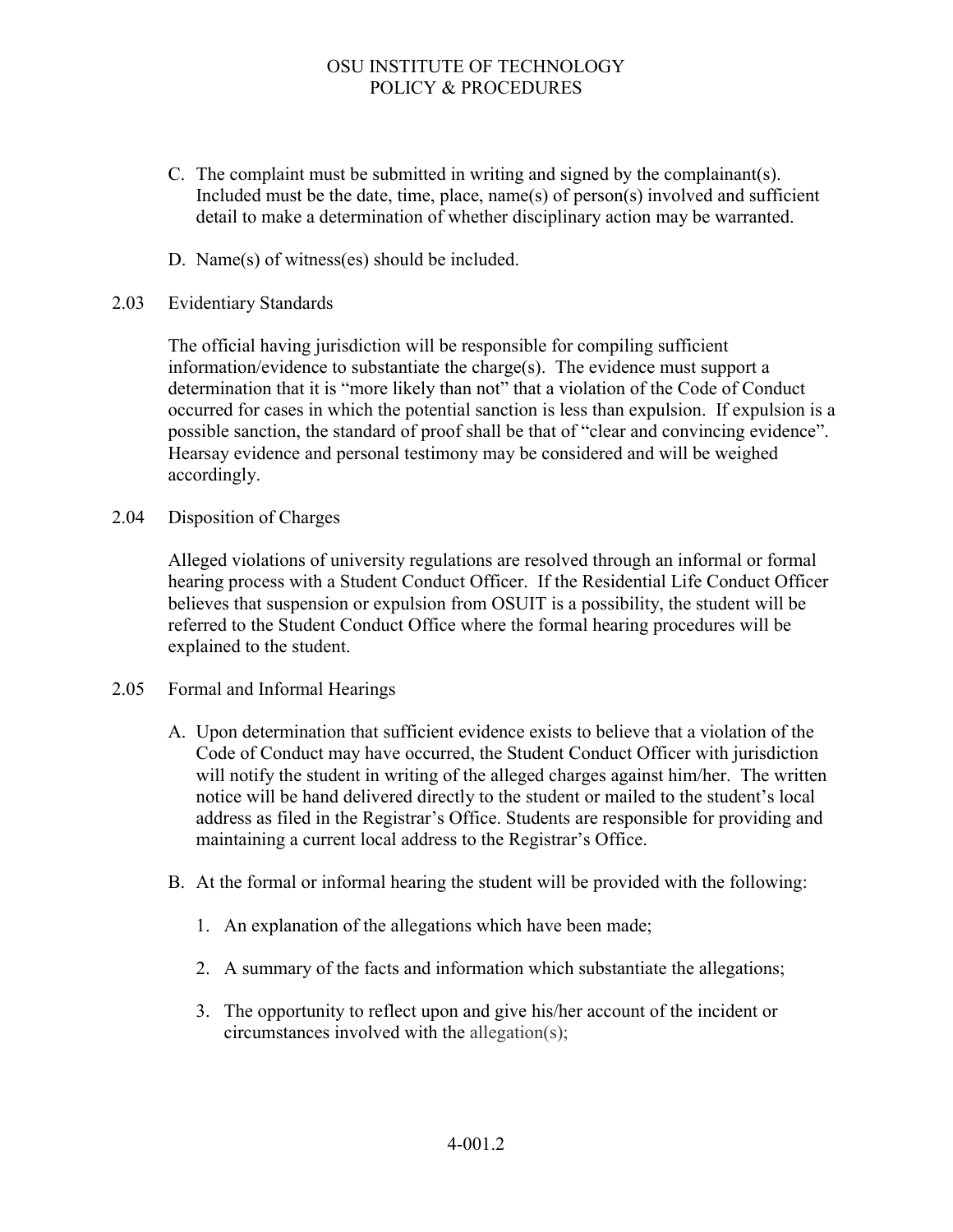- C. Following the formal or informal hearing the student will be provided with an explanation of the decision of the Student Conduct Officer. The letter of explanation may be delivered to the student verbally or the most advantageous means decided by the Student Conduct Officer. The results may include one of the following:
	- 1. The allegation(s)/charge(s) may be dismissed as unfounded;
	- 2. Student may admit to the allegation(s) and a sanction imposed;
	- 3. The student may be found responsible for violating the Code of Conduct and a sanction imposed.
- D. Failure to respond to a written allegation of charges or failure to complete the assigned sanction(s) will result in either a hold being placed on the student's enrollment privileges or graduation, additional disciplinary action, or a decision being made based on the information available at the time. If the student does not attend the hearing, the hearing will proceed.
- E. Possible sanctions may include but not be limited to verbal or written reprimand, restrictions, volunteer project/community service, educational class or program, restitution, graduation hold, cancellation of enrollment, conduct probation, suspension and/or expulsion.
- F. Decisions reached at formal or informal hearings may be appealed as follows:
	- 1. Student Conduct Office formal hearings may be appealed to the Chief Conduct Officer or Vice President of Student Services or his/her designee.
	- 2. Residential Life informal hearings may be appealed to the Director, Residential Life.
- G. Honesty Statement: The university expects that all information presented will be truthful and accurate. Be advised that if false information is willfully provided, a student will be in violation of the Code of Conduct of and may be subject to disciplinary action. (*Student Rights and Responsibilities Governing Student Behavior,* Section III Prohibited Conduct; Article 27.)
- 2.06 Student Rights in Conduct Proceedings

The university views the discipline process as an educational experience that can promote growth in personal understanding of one's rights, responsibilities and privileges in an educational community.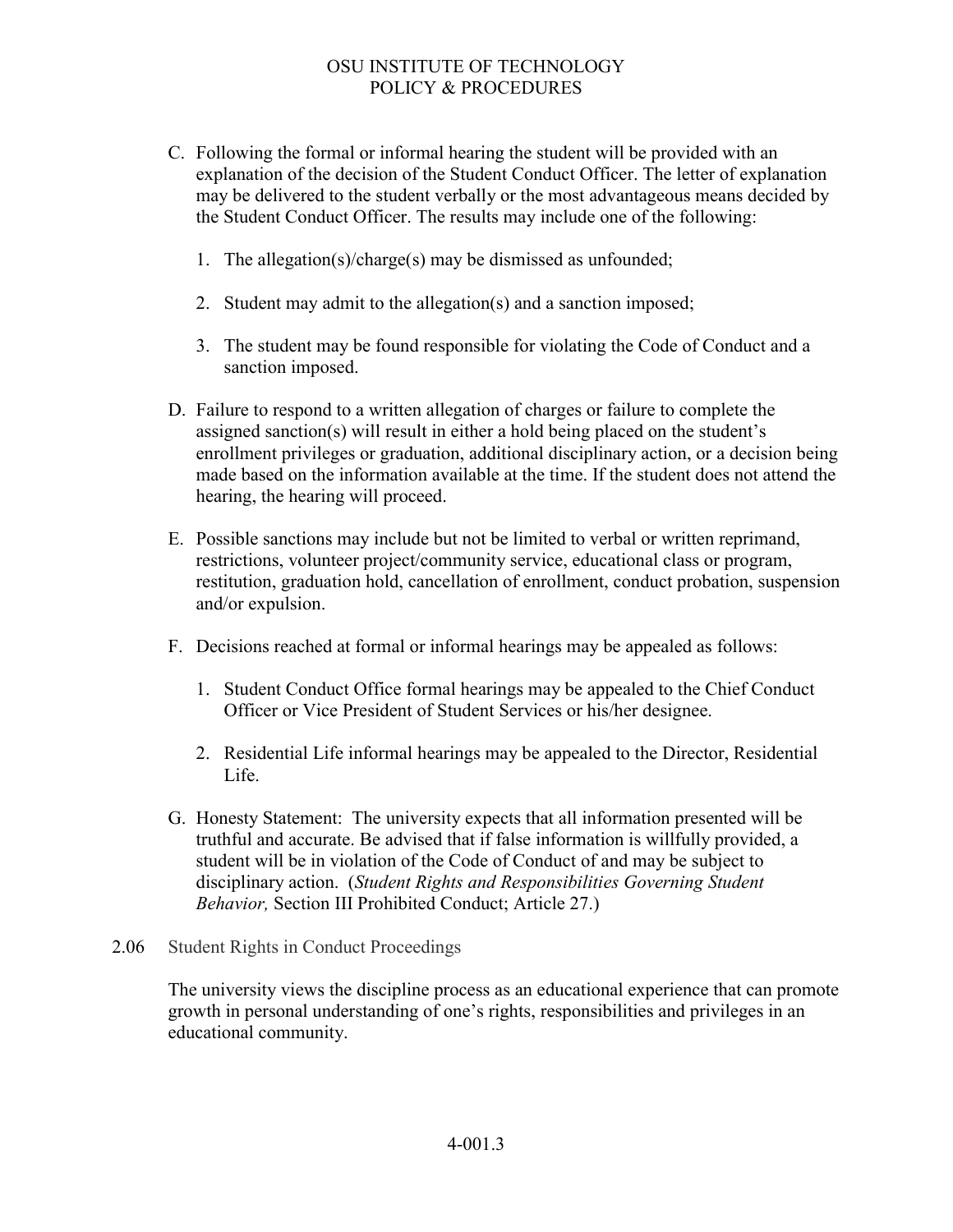- A. Accused students have the right to:
	- 1. written notice of the alleged violation(s);
	- 2. have no code violation presumed until found responsible;
	- 3. a timely hearing;
	- 4. be accompanied by an advisor during the hearing (the advisor is limited to advising the student and may not present the case, question relevant parties, or make statements during the proceedings);
	- 5. review the evidence;
	- 6. may question his/her accuser, either directly or indirectly, at the discretion of the conduct officer;
	- 7. may question witnesses, either directly or indirectly, at the discretion of the hearing officer;
	- 8. present material witnesses (those with first hand knowledge of the incident);
	- 9. a written notification of the outcome of the hearing;
	- 10. an avenue for appeal from a formal or informal hearing.
- B. Complainant/Victim Rights

To encourage students to take responsibility for reporting code violations, complainants or victims have the right to:

- 1. be given an explanation of the discipline process;
- 2. have access to evidentiary material in advance of the hearing;
- 3. be present during the entire hearing;
- 4. be accompanied by an advisor during the hearing (The advisor is limited to advising the student and may not present the case, question relevant parties, or make statements during the proceedings.);
- 5. a timely hearing;
- 6. question the accused and material witnesses, either directly or indirectly, at the discretion of the conduct officer;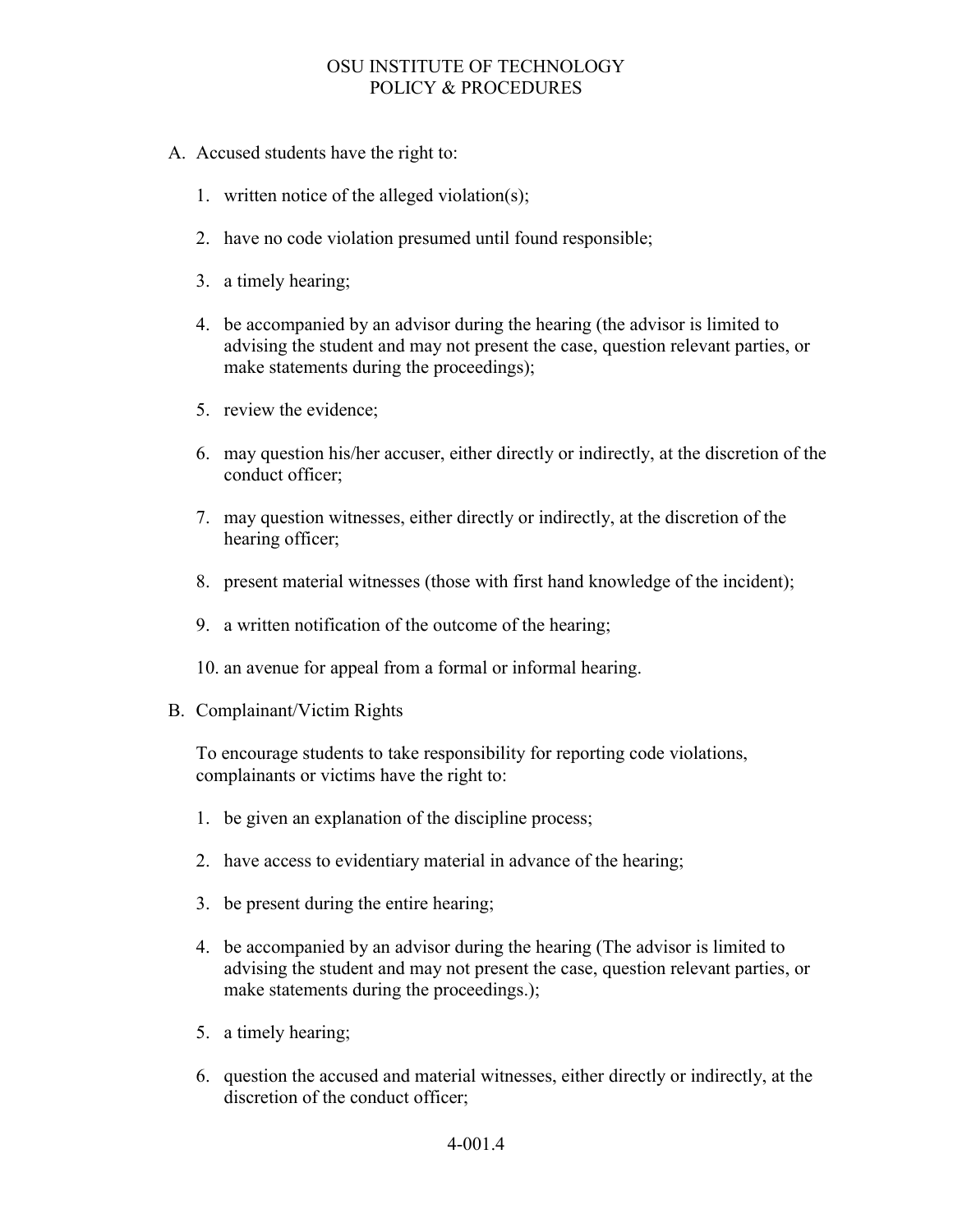- 7. request that evidence of his/her past sexual history be excluded from discussion during the hearing, in the case of sexual assault (The Student Conduct Officer has the discretion to make this decision. The past sexual history of the victim with persons other than the alleged perpetrator shall be presumed irrelevant. If the accused is found responsible for violating the Code of Conduct, the victim may submit an impact statement.);
- 8. be notified of the outcome of any disciplinary proceeding, in cases of crimes of violence or sexual assault.
- 9. an avenue for appeal from a formal or informal hearing.

#### 2.07 Re-entry Committee

Students must submit a letter of request for re-entry into the university after suspension has occurred. A committee comprised of the Chief Conduct Officer, Chief of Police, Vice President of Student Services, and the Executive Vice President will review the file and make a decision on re-entry into the university.

Housing re-entry requests will be reviewed by the Director, Residential Life and the Vice President for Student Services.

2.08 Appeal Procedure

Discipline decisions or grievance hearing recommendation(s) made by a Hearing Officer may be appealed to the appropriate appeals officer, or his/her designee, by the accused student or the complainant student.

An appeal is not a new hearing, but is a review of the record of the original hearing. It serves as a procedural safeguard for the student. The burden of proof shifts from the university to the student or group charged with the offense. The student or group must show that one or more of the listed grounds for appeal have merit. (*Student Rights and Responsibilities Governing Student Behavior*, Fall 2013 Edition, Page 8; Section IV. Disciplinary Responsibility, Article V. Appeal Procedure.)

- A. Appeals for Residential Life administrative hearings must be submitted in writing to the Director, Residential Life within two (2) OSUIT working/school days of receiving the decision of the previous lower hearing. Appeals for Student Conduct Office hearings must be submitted in writing to the Vice President of Student Services within two (2) OSUIT working/school days of receiving the decision of the previous lower hearing. Failure to file an appeal within the prescribed time constitutes a waiver of any right to an appeal.
- B. The appeal must cite at least one of the following criteria as the reason for appeal and supporting argument(s):